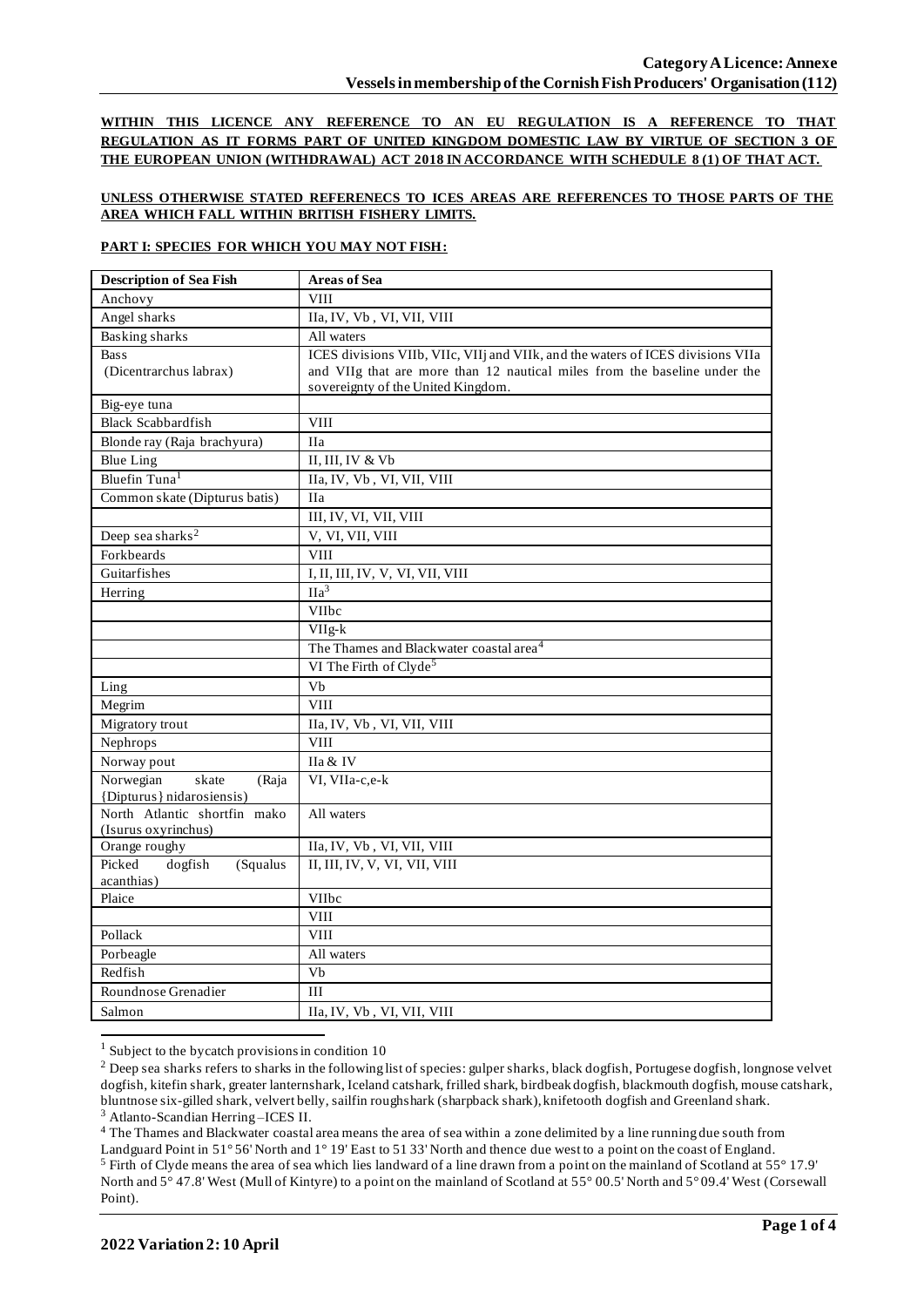## **Category ALicence: Annexe Vesselsin membership of the Cornish Fish Producers' Organisation (112)**

| Sandeels                                               | Scottish Inshore Waters <sup>6</sup>         |
|--------------------------------------------------------|----------------------------------------------|
| <b>Skates and Rays</b>                                 | <b>VIII</b>                                  |
| Small-eyed<br>(Raja<br>ray<br>microocellata)           | IIa, IV, VIa, VIb, VIIa-c, VIIe and VIIh-k   |
| <b>Smooth</b><br>lanternshark<br>(Etmopterus pusillus) | IIa, IV                                      |
|                                                        | I, V, VI, VII, VIII                          |
| Sole                                                   | <b>VIIbc</b>                                 |
|                                                        | <b>VIII</b>                                  |
| Starry Ray (Amblyraja radiata)                         | IIa, IIIa, IV, VIId                          |
| Thornback ray (Raja clavata)                           | IIIa                                         |
| Tope shark (Galeorhinus galeus)                        | When taken with longlines in IIa, IV; and in |
|                                                        | I, V, VI, VII, VIII                          |
| Undulate Ray (Raja undulata)                           | VI                                           |
| White sharks                                           | IIa, IV, Vb, VI, VII, VIII                   |
| White Skate (Rostroraja alba)                          | VI, VII, VIII                                |
| Whiting                                                | <b>VIII</b>                                  |

# **SPECIES FOR WHICH YOU MAY NOT FISH CONTINUED**

| <b>SPECIES</b>         | <b>SEA AREAS</b>                                                              |
|------------------------|-------------------------------------------------------------------------------|
| Boarfish (Capros aper) | VI, VII, VIII                                                                 |
| Mackerel               | IVa Flexibility box <sup>7</sup> (Seasonal closure 15th February – 31st July) |

### DEEP SEA

| <b>DELL OLIT</b>    |          |
|---------------------|----------|
| <b>Blue Ling</b>    | IIa & IV |
| Roundnose Grenadier | VIII     |

#### **PART II: QUOTA LIMITATIONS OF TAC STOCKS**

#### **LICENCE HOLDERS ARE REMINDED THAT QUOTA LIMITS ARE IN LIVE WEIGHT.**

For the conversion factors that apply see the bottom of this Annexe.

| <b>TAC SPECIES</b>                  | <b>SEA AREA</b> | <b>OUOTA LIMIT/ MONTH</b><br><b>(UNLESS OTHERWISE</b><br><b>STATED</b> ) |
|-------------------------------------|-----------------|--------------------------------------------------------------------------|
| Greater Silver Smelt                | IIa, IV         | $0.1$ tonne per trip                                                     |
| Ling                                | Ha              | $0.1$ tonne per trip                                                     |
| Tusk                                | <b>IIa</b>      | 0.1 tonne per trip                                                       |
| Small-eyed ray (Raja microocellata) | $VIIf-g$        | 1.5 tonnes                                                               |
|                                     |                 |                                                                          |
|                                     |                 |                                                                          |

| <b>DEEP-SEA SPECIES</b> | <b>SEA AREA</b>       |
|-------------------------|-----------------------|
| <b>Alfonsinos</b>       | IV. Vb. VI. VII. VIII |

<sup>&</sup>lt;sup>6</sup> "Scottish inshore waters" means the sea adjacent to the coast of Scotland and to the landward of a limit of 6 nautical miles from the baseline from which the territorial sea is measured, up to the mean high water mark of ordinary spring tides.

 $^7$  Mackerel caught in ICES Division IVa in the periods between 1 August and 15 February shall be recorded against the Western mackerel quota. All other catches of mackerel in ICES Division IVa shall be recorded against the North Sea mackerel quota and shall be subject to any quota limitations set out at **Part II** of this **Annex**.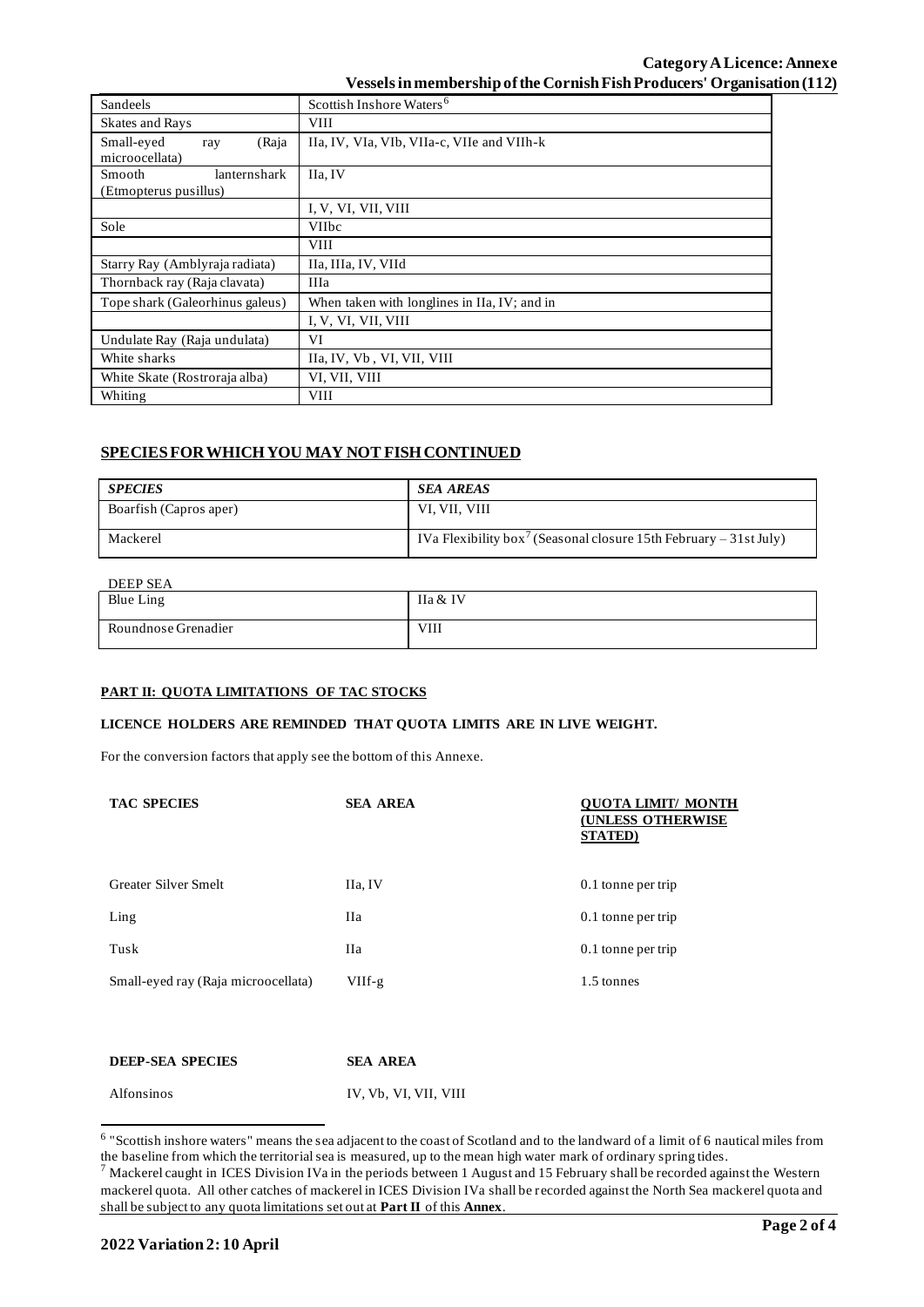| Category A Licence: Annexe                                              |
|-------------------------------------------------------------------------|
| Vessels in membership of the Cornish Fish Producers' Organisation (112) |
|                                                                         |

| Black scabbardfish  | Ha, IV, Vb, VI, VII   |
|---------------------|-----------------------|
| <b>Forkbeards</b>   | IIa, IV, Vb, VI, VII, |
| Red seabream        | VI, VII, VIII         |
| Roundnose grenadier | IIa, IV, Vb, VI, VII  |

A quota limitation of **100 kgs per fishing trip** will apply, either singly or collectively, to the above deep-sea stocks in the sea areas described.

| Live weight shall be calculated by multiplying landed weight by the conversion factors set out below. |  |  |
|-------------------------------------------------------------------------------------------------------|--|--|
|                                                                                                       |  |  |

| $3.0^{8}$<br>3.0<br>Anglerfish<br>ANF<br>1.22<br>2.7<br><b>Bass</b><br><b>BSE</b><br>1.125<br>Blue Whiting<br>WHB<br>1.15<br><b>BLL</b><br>2.7<br>Brill<br>1.09<br>$1.38^{9}$<br>$\mathrm{Cod}$<br><b>COD</b><br>1.17<br>1.7<br>2.6<br>2.7<br><b>COE</b><br>Conger Eel<br>1.125<br>Common Dab<br>DAB<br>1.11<br>1.39<br>2.5<br>Common Sole<br><b>SOL</b><br>1.04<br>$1.39^{10}$<br>Flounder<br><b>FLE</b><br>1.08<br>2.7<br>Greenland Halibut GHL<br>1.08<br>Halibut<br>HAL<br>1.08<br>2.7<br>Haddock<br><b>HAD</b><br>1.17<br>2.6<br>1.46<br>Hake<br>1.11<br>1.4<br>2.6<br>HKE<br>Herring<br><b>HER</b><br>1.12<br>1.19<br>Horse Mackerel<br>JAX<br>1.08<br>Lemon Sole<br>2.5<br>LEM<br>1.05<br>$2.8^{11}$<br>2.64<br>Ling<br>LIN<br>1.14<br>1.32<br>Mackerel<br><b>MAC</b><br>1.09<br>Megrims<br>LEZ<br>2.5<br>1.06<br>2.7<br>Mullet<br>MUL<br>1.125<br>$3.0^{6}$<br><b>NEP</b><br>Nephrops<br>Plaice<br><b>PLE</b><br>1.05<br>1.39<br>2.4<br>1.36<br>2.7<br>Pollack<br>POL<br>1.17 |
|---------------------------------------------------------------------------------------------------------------------------------------------------------------------------------------------------------------------------------------------------------------------------------------------------------------------------------------------------------------------------------------------------------------------------------------------------------------------------------------------------------------------------------------------------------------------------------------------------------------------------------------------------------------------------------------------------------------------------------------------------------------------------------------------------------------------------------------------------------------------------------------------------------------------------------------------------------------------------------------|
|                                                                                                                                                                                                                                                                                                                                                                                                                                                                                                                                                                                                                                                                                                                                                                                                                                                                                                                                                                                       |
|                                                                                                                                                                                                                                                                                                                                                                                                                                                                                                                                                                                                                                                                                                                                                                                                                                                                                                                                                                                       |
|                                                                                                                                                                                                                                                                                                                                                                                                                                                                                                                                                                                                                                                                                                                                                                                                                                                                                                                                                                                       |
|                                                                                                                                                                                                                                                                                                                                                                                                                                                                                                                                                                                                                                                                                                                                                                                                                                                                                                                                                                                       |
|                                                                                                                                                                                                                                                                                                                                                                                                                                                                                                                                                                                                                                                                                                                                                                                                                                                                                                                                                                                       |
|                                                                                                                                                                                                                                                                                                                                                                                                                                                                                                                                                                                                                                                                                                                                                                                                                                                                                                                                                                                       |
|                                                                                                                                                                                                                                                                                                                                                                                                                                                                                                                                                                                                                                                                                                                                                                                                                                                                                                                                                                                       |
|                                                                                                                                                                                                                                                                                                                                                                                                                                                                                                                                                                                                                                                                                                                                                                                                                                                                                                                                                                                       |
|                                                                                                                                                                                                                                                                                                                                                                                                                                                                                                                                                                                                                                                                                                                                                                                                                                                                                                                                                                                       |
|                                                                                                                                                                                                                                                                                                                                                                                                                                                                                                                                                                                                                                                                                                                                                                                                                                                                                                                                                                                       |
|                                                                                                                                                                                                                                                                                                                                                                                                                                                                                                                                                                                                                                                                                                                                                                                                                                                                                                                                                                                       |
|                                                                                                                                                                                                                                                                                                                                                                                                                                                                                                                                                                                                                                                                                                                                                                                                                                                                                                                                                                                       |
|                                                                                                                                                                                                                                                                                                                                                                                                                                                                                                                                                                                                                                                                                                                                                                                                                                                                                                                                                                                       |
|                                                                                                                                                                                                                                                                                                                                                                                                                                                                                                                                                                                                                                                                                                                                                                                                                                                                                                                                                                                       |
|                                                                                                                                                                                                                                                                                                                                                                                                                                                                                                                                                                                                                                                                                                                                                                                                                                                                                                                                                                                       |
|                                                                                                                                                                                                                                                                                                                                                                                                                                                                                                                                                                                                                                                                                                                                                                                                                                                                                                                                                                                       |
|                                                                                                                                                                                                                                                                                                                                                                                                                                                                                                                                                                                                                                                                                                                                                                                                                                                                                                                                                                                       |
|                                                                                                                                                                                                                                                                                                                                                                                                                                                                                                                                                                                                                                                                                                                                                                                                                                                                                                                                                                                       |
|                                                                                                                                                                                                                                                                                                                                                                                                                                                                                                                                                                                                                                                                                                                                                                                                                                                                                                                                                                                       |
|                                                                                                                                                                                                                                                                                                                                                                                                                                                                                                                                                                                                                                                                                                                                                                                                                                                                                                                                                                                       |
|                                                                                                                                                                                                                                                                                                                                                                                                                                                                                                                                                                                                                                                                                                                                                                                                                                                                                                                                                                                       |
|                                                                                                                                                                                                                                                                                                                                                                                                                                                                                                                                                                                                                                                                                                                                                                                                                                                                                                                                                                                       |
|                                                                                                                                                                                                                                                                                                                                                                                                                                                                                                                                                                                                                                                                                                                                                                                                                                                                                                                                                                                       |
| <b>RED</b><br>Redfish<br>1.19                                                                                                                                                                                                                                                                                                                                                                                                                                                                                                                                                                                                                                                                                                                                                                                                                                                                                                                                                         |
| <b>Red Mullet</b><br>2.7<br><b>MUR</b><br>1.125                                                                                                                                                                                                                                                                                                                                                                                                                                                                                                                                                                                                                                                                                                                                                                                                                                                                                                                                       |
| 1.44<br>Saithe<br><b>POK</b><br>1.19<br>2.9                                                                                                                                                                                                                                                                                                                                                                                                                                                                                                                                                                                                                                                                                                                                                                                                                                                                                                                                           |
| $2.09^{13}$<br>Skates & Rays <sup>12</sup><br>1.13                                                                                                                                                                                                                                                                                                                                                                                                                                                                                                                                                                                                                                                                                                                                                                                                                                                                                                                                    |
| $2.52^{8}$<br>2.7<br>Picked dogfish<br>DGS<br>1.35                                                                                                                                                                                                                                                                                                                                                                                                                                                                                                                                                                                                                                                                                                                                                                                                                                                                                                                                    |
| 1.125<br>Tope<br>GAG                                                                                                                                                                                                                                                                                                                                                                                                                                                                                                                                                                                                                                                                                                                                                                                                                                                                                                                                                                  |
| Turbot<br><b>TUR</b><br>1.09<br>2.7                                                                                                                                                                                                                                                                                                                                                                                                                                                                                                                                                                                                                                                                                                                                                                                                                                                                                                                                                   |
| Tusk<br>USK<br>1.14                                                                                                                                                                                                                                                                                                                                                                                                                                                                                                                                                                                                                                                                                                                                                                                                                                                                                                                                                                   |
| 1.41<br>2.7<br>Whiting<br>WHG<br>1.18                                                                                                                                                                                                                                                                                                                                                                                                                                                                                                                                                                                                                                                                                                                                                                                                                                                                                                                                                 |
| Witch<br><b>WIT</b><br>2.7<br>1.06                                                                                                                                                                                                                                                                                                                                                                                                                                                                                                                                                                                                                                                                                                                                                                                                                                                                                                                                                    |
|                                                                                                                                                                                                                                                                                                                                                                                                                                                                                                                                                                                                                                                                                                                                                                                                                                                                                                                                                                                       |
| <b>Deep Sea Species</b><br>Code<br>Gutted<br>Gutted &<br><b>Fillets</b><br>Parts<br><b>Headed</b>                                                                                                                                                                                                                                                                                                                                                                                                                                                                                                                                                                                                                                                                                                                                                                                                                                                                                     |
| $1.4^7$<br><b>Black Scabbardfish</b><br>BSF<br>1.24                                                                                                                                                                                                                                                                                                                                                                                                                                                                                                                                                                                                                                                                                                                                                                                                                                                                                                                                   |
| 2.8<br><b>Blue Ling</b><br>BLE<br>1.17<br>1.32                                                                                                                                                                                                                                                                                                                                                                                                                                                                                                                                                                                                                                                                                                                                                                                                                                                                                                                                        |
| Greater Forkbeard<br>GFB<br>1.11<br>1.4                                                                                                                                                                                                                                                                                                                                                                                                                                                                                                                                                                                                                                                                                                                                                                                                                                                                                                                                               |
| <b>Greenland Halibut</b><br><b>GHL</b><br>1.08                                                                                                                                                                                                                                                                                                                                                                                                                                                                                                                                                                                                                                                                                                                                                                                                                                                                                                                                        |
| $3.2^{14}$<br>Roundnose GrenadierRNG<br>1.11<br>1.92                                                                                                                                                                                                                                                                                                                                                                                                                                                                                                                                                                                                                                                                                                                                                                                                                                                                                                                                  |

<sup>8</sup> Tails

<sup>9</sup> Headed

<sup>10</sup> Gutted, headed and skinned

<sup>11</sup> Gutted and salted

 $12$  Species specific codes and ID guides are available from your local fisheries office

<sup>13</sup> Wings

<sup>14</sup> Gutted, headed and tailed